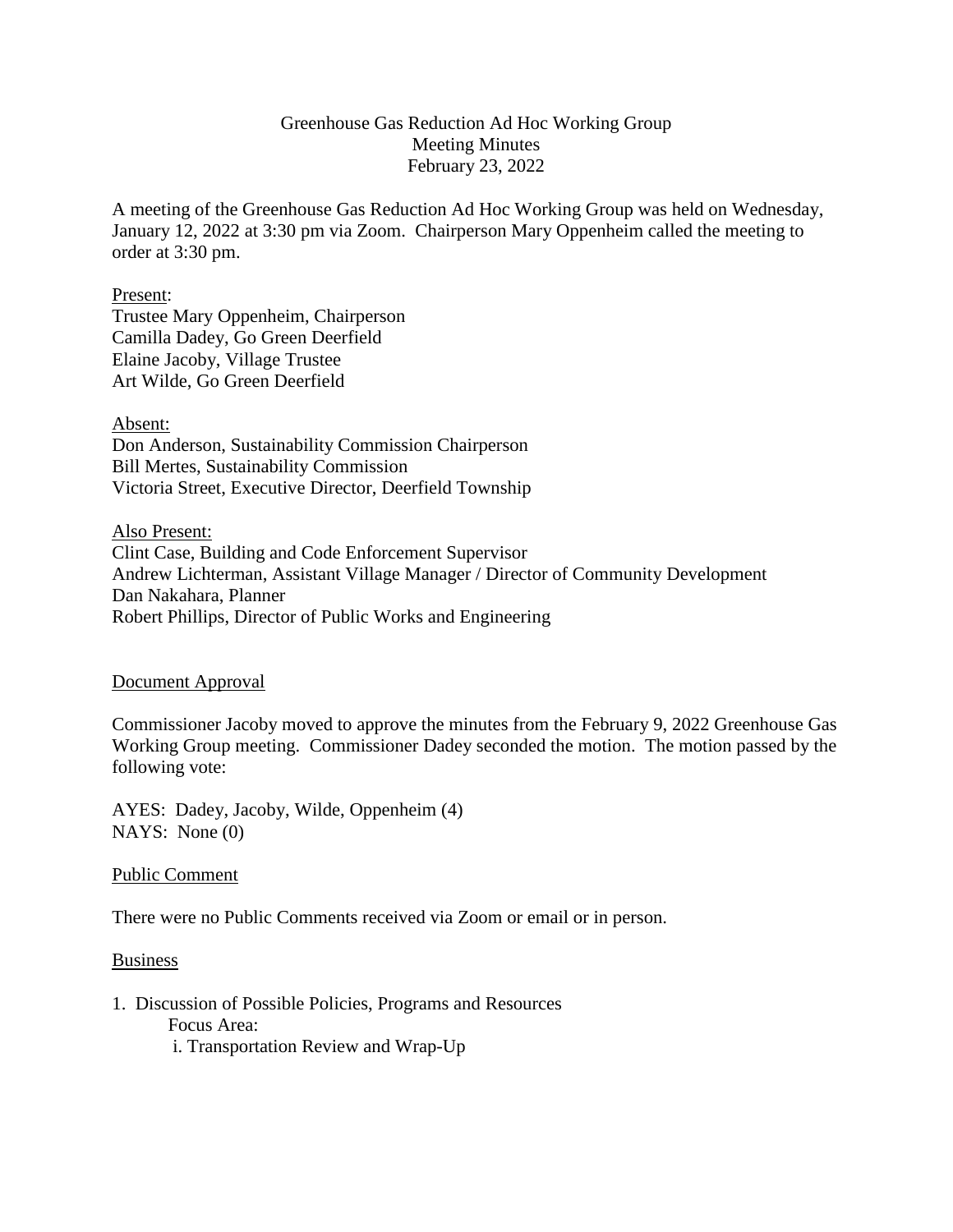Greenhouse Gas Reduction Working Group February 23, 2022 Page 2 of 5

Mr. Lichterman worked with Christopher Call on the transportation statistics. He noted approximately 30% of the Village's fleet are administrative vehicles. The proposal is that the 16 vehicles be converted to electric by 2030 which will save 2.8 tons per vehicle (44.8 metric tons). The goal is to convert 90 percent of the fleet to zero emissions by 2050.

Mr. Lichterman noted approximately 5 percent (200) of the residential vehicle permits are electric. He questioned whether there should be benchmarks on how many electric vehicles should be in the Village by a certain year. He noted the Village is discussing adding Level 2 charging stations in the Village. They also discussed amending the Zoning Ordinance to make electric charging stations a permitted use.

Mr. Wilde noted Chris Call also summarized the key initiatives. He noted the Village can change the municipal fleet, anti-idling policies and infrastructure. Mr. Wilde suggested the Village can also assist with education and heightened awareness.

Mr. Call asked if the Village has a no-idling policy for municipal vehicles. Mr. Lichterman explained there is an anti-idling policy but there are some exceptions. Mr. Call asked about idling at schools. Mr. Lichterman noted it is a new group of parents every year. The Sustainability Commission has partnered with the schools on an anti-idling campaign. It often requires forming a partnership at the schools, as well as an active group of parents. Ch. Oppenheim noted there are signs at the schools, but the challenge is the streets around the schools.

# ii. Ecosystem Introduction

Mr. Lichterman indicated ecosystems include land, water (potable, wastewater, storm water), trees, air quality, tree canopies and other. Ms. Dadey presented the 2020 baseline, based on information from epa.gov and a consulting firm. Most of Deerfield is private property. Green infrastructure strategies use trees, vegetation, soil and natural processes to mimic natural hydrological functions to provide habitats for flora and fauna, air pollutant filtration, flood reduction and groundwater recharge functions. The Village has 40 percent tree coverage, but has lost a lot of trees. She suggested increasing green infrastructure by increasing quality, quantity and diversity in the number of trees as well as increasing native vegetation, rain gardens and garden swales. Ms. Dadey noted all of these things go together and have multiple purposes. She explained the Village is already doing a lot to help the ecosystem.

Ms. Dadey discussed getting botanic garden trees in the 50/50 tree program so they have a better chance of survival and provide more life for the community. She noted the Sustainability Commission partnered with the library on a program and suggested it be ongoing.

Ch. Oppenheim noted the baseline report discusses increasing the tree canopy and diversity for a 12 percent increase in the number of trees. She believes it would be beneficial to somehow regulate the type of tree that can be planted under powerlines. Ch. Oppenheim noted aside from the carbon sequestration, trees have a tremendous effect on groundwater. They are all connected.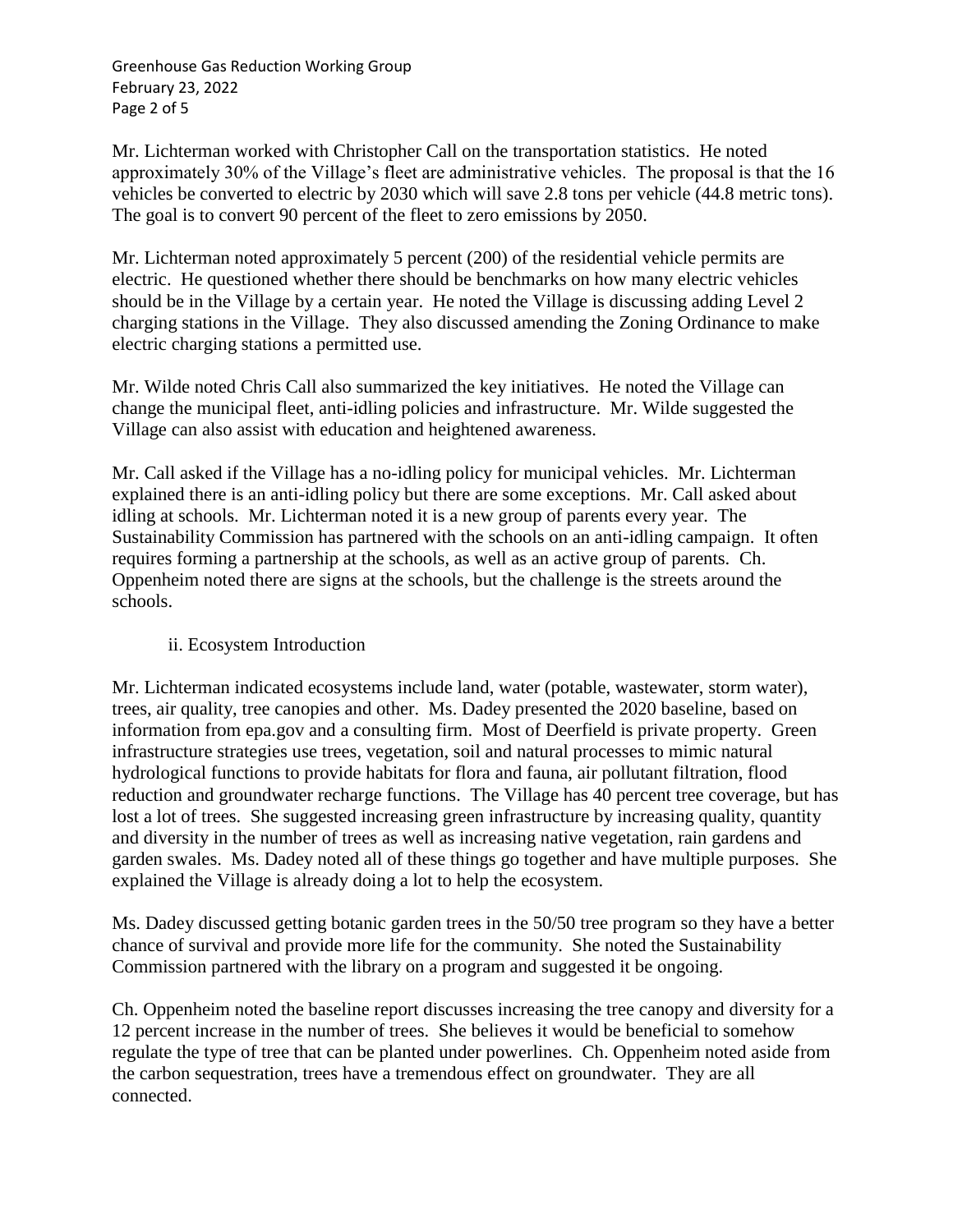Greenhouse Gas Reduction Working Group February 23, 2022 Page 3 of 5

Mr. Wilde shared the National Geographic definition of an ecosystem. An ecosystem is a geographic area or plants, animals and other organisms, as well as weather and landscape working together to form a bubble of life. The Village is supporting the bubble of life. The Task Force has to determine what to encourage to ensure the right information is being communicated. Ch. Oppenheim noted as a municipality, the Village can directly impact a limited amount of property. The Village can regulate, educate and influence how private property is handled.

Ch. Oppenheim noted traditionally, lawn mowers were required to mow at a certain height and people were not allowed to plant certain things in their front yards. It took the Village a long time to allow people to keep chickens and bees. One person's definition is different than another person's; therefore, the Village can establish codes or encourage people to adopt more sustainable measures, but have to be sensitive to the public perception.

Director of Public Works and Engineering, Bob Phillips, explained the Village is in the process of revising the Municipal Code regarding management of parkway areas. He noted it is tough for the Village to regulate grass height. Mr. Phillips suggested starting to allow people to have tall grass in their front yard but not in the right of way. It looks very nice if it is well maintained.

Mr. Lichterman believes the Village can influence commercial properties and Village property. Commercial properties are putting in drought-resistant landscaping that does not require irrigation. The Village also discusses matching incentives with behavior. Many times, there are incentives for incorporating recreation and open land. Mr. Lichterman believes the Village could have greater influence on commercial properties because they need to attain approvals from the Village. He suggested this would have a greater effect because of the property size.

Ch. Oppenheim noted the Village has planted rain gardens and bioswales. Mr. Phillips noted the Village has also done a lot at wastewater treatment plant as well. There are some other areas that have rain gardens. Unfortunately, similar to electric vehicle charging stations, people do not know what they are looking at and just walk by.

Ch. Oppenheim believes there is an opportunity for a lot of education. The Village can also do things with codes and set examples. The Village can have a section on the Village website with ecological plantings, sustainability gardens, etc. Ch. Oppenheim questioned whether the Village has enough room to plant 12 percent more trees. Mr. Phillips explained getting trees is also a challenge. The Village of Northbrook is required to plant 1500 trees each year and have to find a place to plant them on public property. Ch. Oppenheim believes that would lead to over planting, which is one of the largest killer of trees and does not lend itself to strategic, thoughtful horticulturally correct practices. She noted some areas are not suitable for planting trees. Code Enforcement Officer Clint Case explained trees cannot be planted in areas where it obstructs the water flow. Mr. Wilde noted these challenges make it more apparent how valuable the existing trees are to the Village. Mr. Lichterman noted the Sustainability Commission has pushed the 50- 50 tree program and plant approximately 75 trees a year. At some point, it is not realistic to see it continue. Ms. Dadey suggested targeting the areas that do not have any parkway trees. Trustee Jacoby noted the Village can add a note with the vehicle stickers with a did you know.